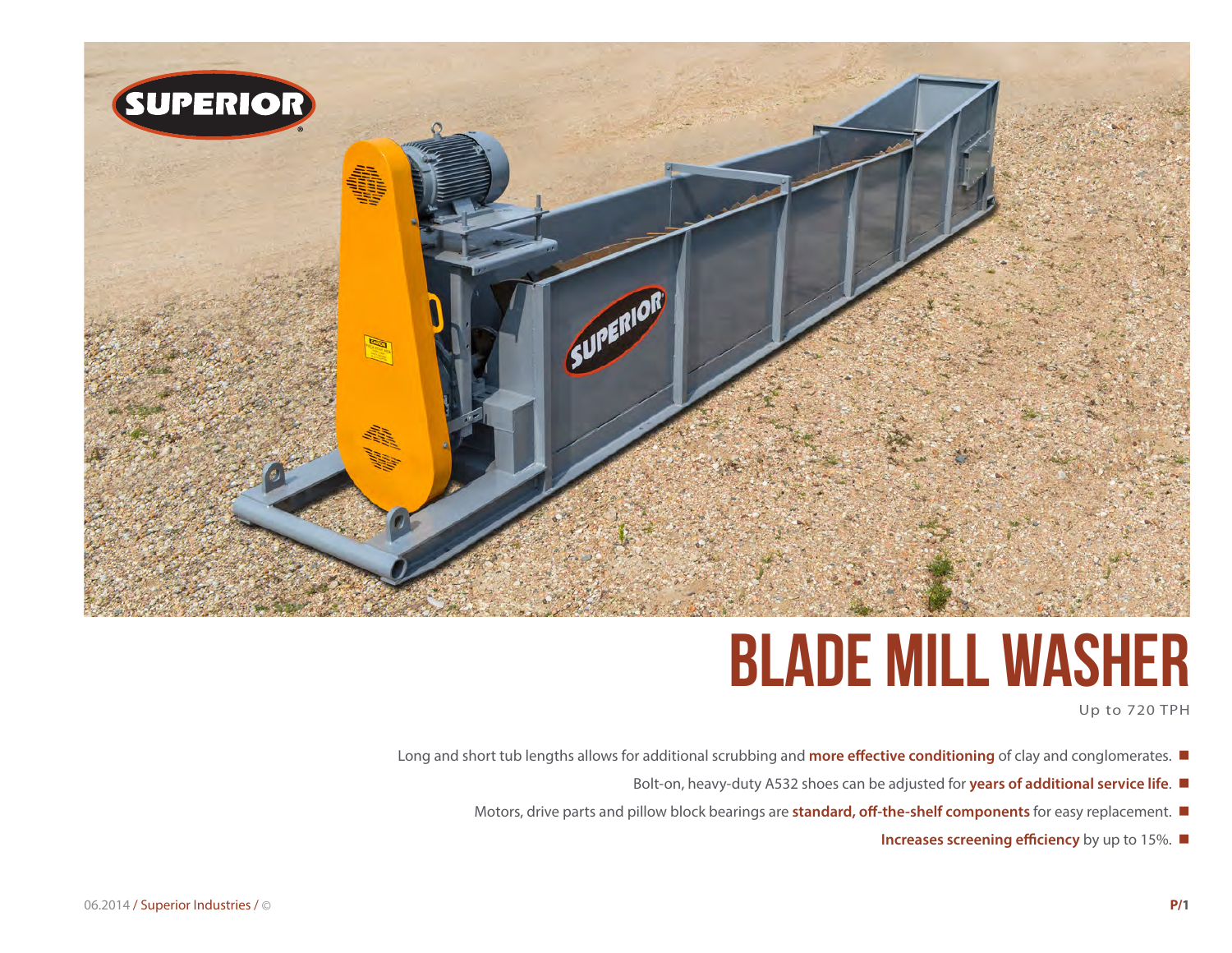# **FEATURES**





### **SLINGER PROTECTS LOWER BEARING**

#### **DEWATERING SCREW**

- Single or twin models
- Heavy-duty paddle design for maximum scrubbing
- Flights and paddle bases are protected with adjustable A532 wear shoes and paddles
- $\blacksquare$  Extended shaft and slinger protects lower bearing from water leakage





### **EASY ACCESS TO DRAIN AND FILL**

### **DRIVE SYSTEM**

- Electrical 3-phase, 60Hz, 460V motor; can also be configured to match local power requirements, if necessary
- Shaft-mounted gear reducer
- $\blacksquare$  Belt and guarding





### **GUARDED DRIVE SYSTEM**

#### **WASH BASIN**

- Adjustable overflow gates
- $\blacksquare$  Heavy-duty skid frame
- Lifting points
- Drain for easy clean out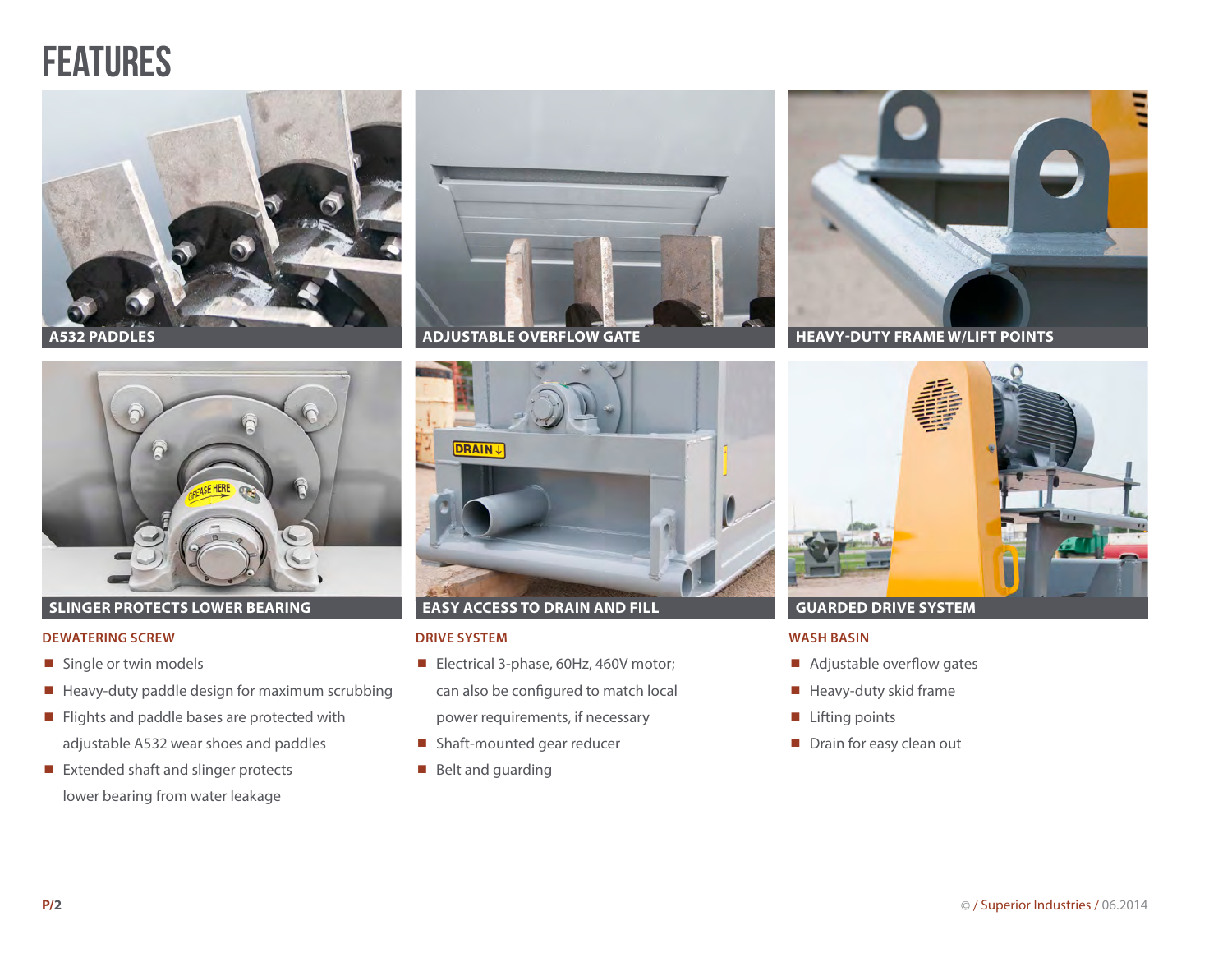# **OPTIONS**



## in-stock parts



- **STAINLESS STEEL WEAR SLEEVE**
- **HEAVY-DUTY RUBBER LOWER SEAL**
- **HEAVY-WALLED STEEL PIPE SHAFTS**
- **RUBBER WEAR SHOES**
- **PADDLES**
- **BELLY PANS**

 **ELECTRIC OR HYDRAULIC DRIVE COMPONENTS**

 **LOWER BEARING RETROFIT KITS FOR OTHER MANUFACTURERS' WASHERS**